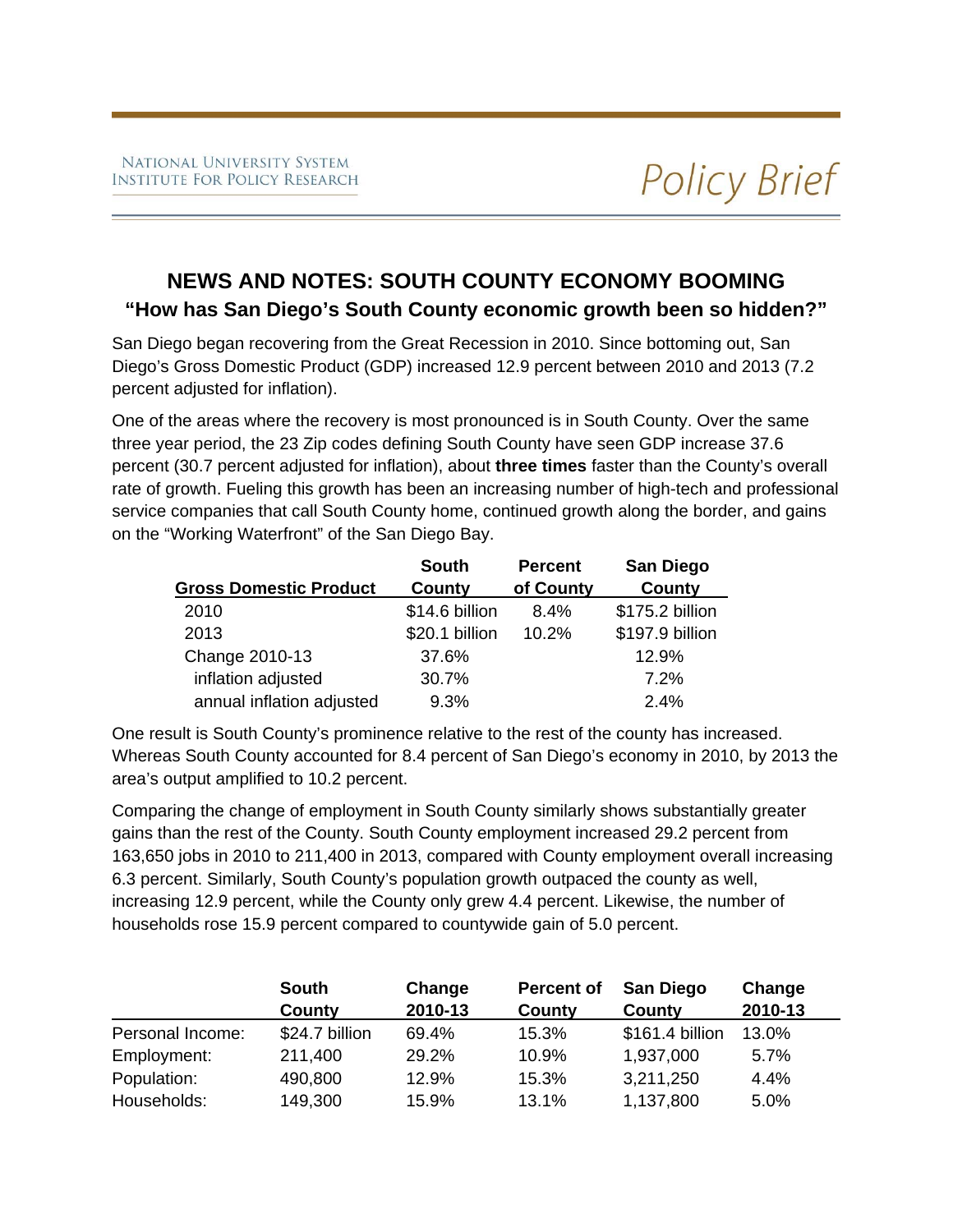Employment and sales data are reported by place of employment, while income is designated by place of residence. That helps us understand commuting patterns and jobshousing balances. South County accounts for 10.9 percent of the County's overall employment, but personal income makes up a greater proportion of 15.3 percent, the same ratio as population. A large number of residents



living in South County commute to other regions for work, although they tend to spend most of their paychecks in South County where they live.

South County's largest employment, income, and sales increases came from "professional, scientific, and technical" services. This sector was led by technology driven research and development, computer programming, environmental and other technical and management consulting. Generally, these are skilled, high-wage positions.

The second greatest increase was among business services, which includes an assortment of activities supporting business efforts, including employment (i.e. temp agencies), management and administrative, building (janitorial, landscape, maintenance), and investigative/security services. Health care, transportation/ warehousing, and "other" services are significant factors in



South County's economic growth as well.

On the other hand, income from the federal government, both military and non-military, construction and manufacturing decreased over the same time frame.

These changes of employment are changing the South County economic landscape in significant ways. Most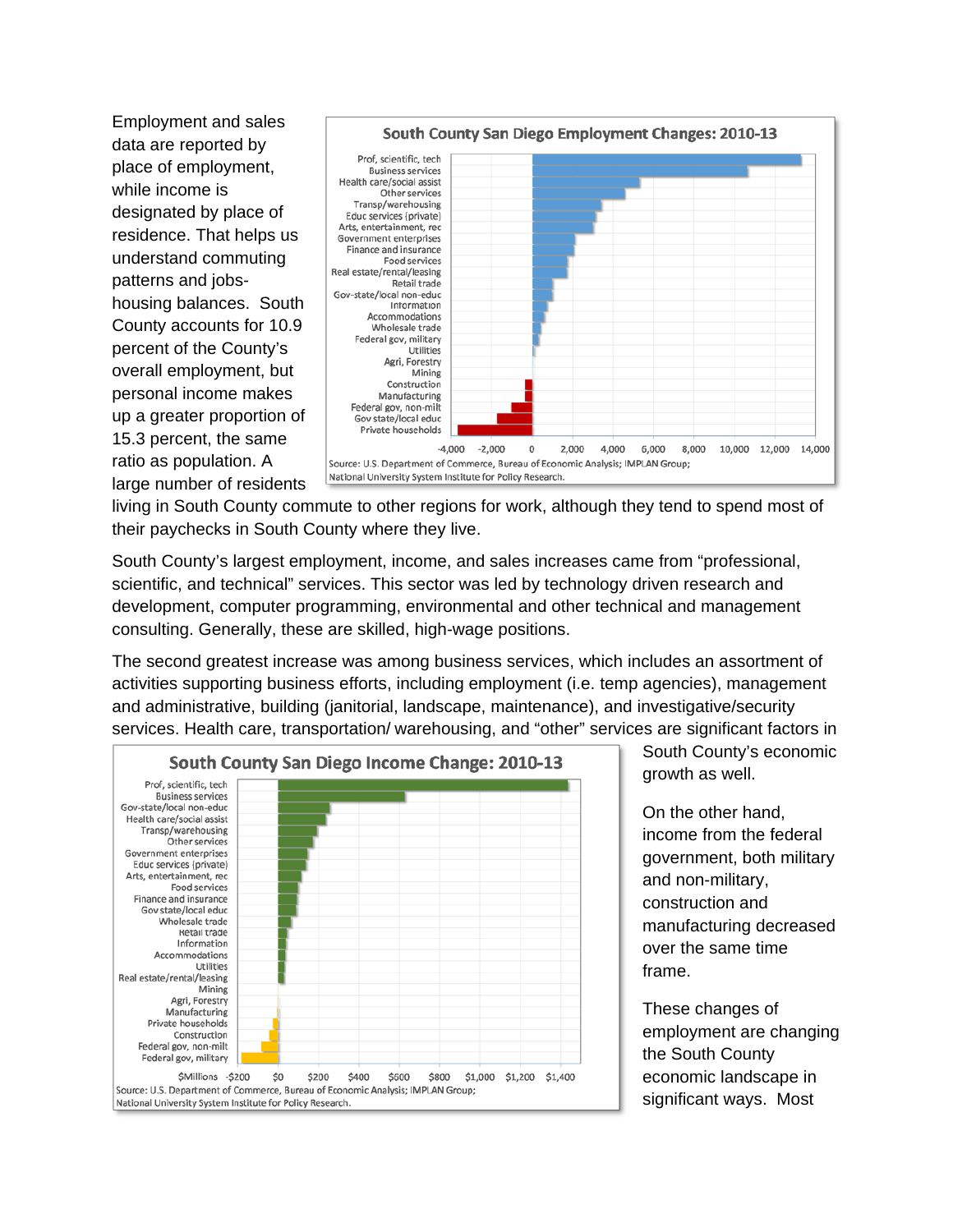notably, South County is becoming much more "high-tech" focused in the professional services economy. Whereas total sales of "professional, scientific, and technology" services had accounted for only 3.4 percent of South County's total economic output in 2010, by 2013 this grew to 12.0 percent. The second largest change occurred among business services rising from 1.8 percent to 4.9 percent of total sales.



On the other end of the spectrum, manufacturing declined from 14.6 percent to 10.0 percent. Although the volume of real estate, rental and leasing sales increased 16 percent, the proportion of all South County sales faltered from 15.5 percent to 12.7 percent.

### **Conclusions**

**Measurements of employment, income and sales growth overwhelmingly indicate an ongoing economic boom occurring in South County.** The much faster economic growth of South County since the end of the recession may partially reflect the region having been more impacted by the recession and formerly lagging the rest of the County, thus having more room to grow and catch up. However, the data clearly demonstrates the much greater growth occurring in South County far surpassing the rest of the region since that time.

### **About the National University System Institute for Policy Research**

The National University System Institute for Policy Research (NUSIPR) is a non-partisan, nonprofit organization that formulates and promotes high quality economic policy, and public opinion research so as to improve the efficiency and effectiveness of local governments and to improve the quality of life enjoyed by the region's residents in the regions National University serves.

NUSIPR publishes regular independent research and analysis for the public on a range of topics, including unemployment, business growth, and regional economic indicators. The Institute also works collaboratively with clients to develop high quality research products that are tailored to their requirements.